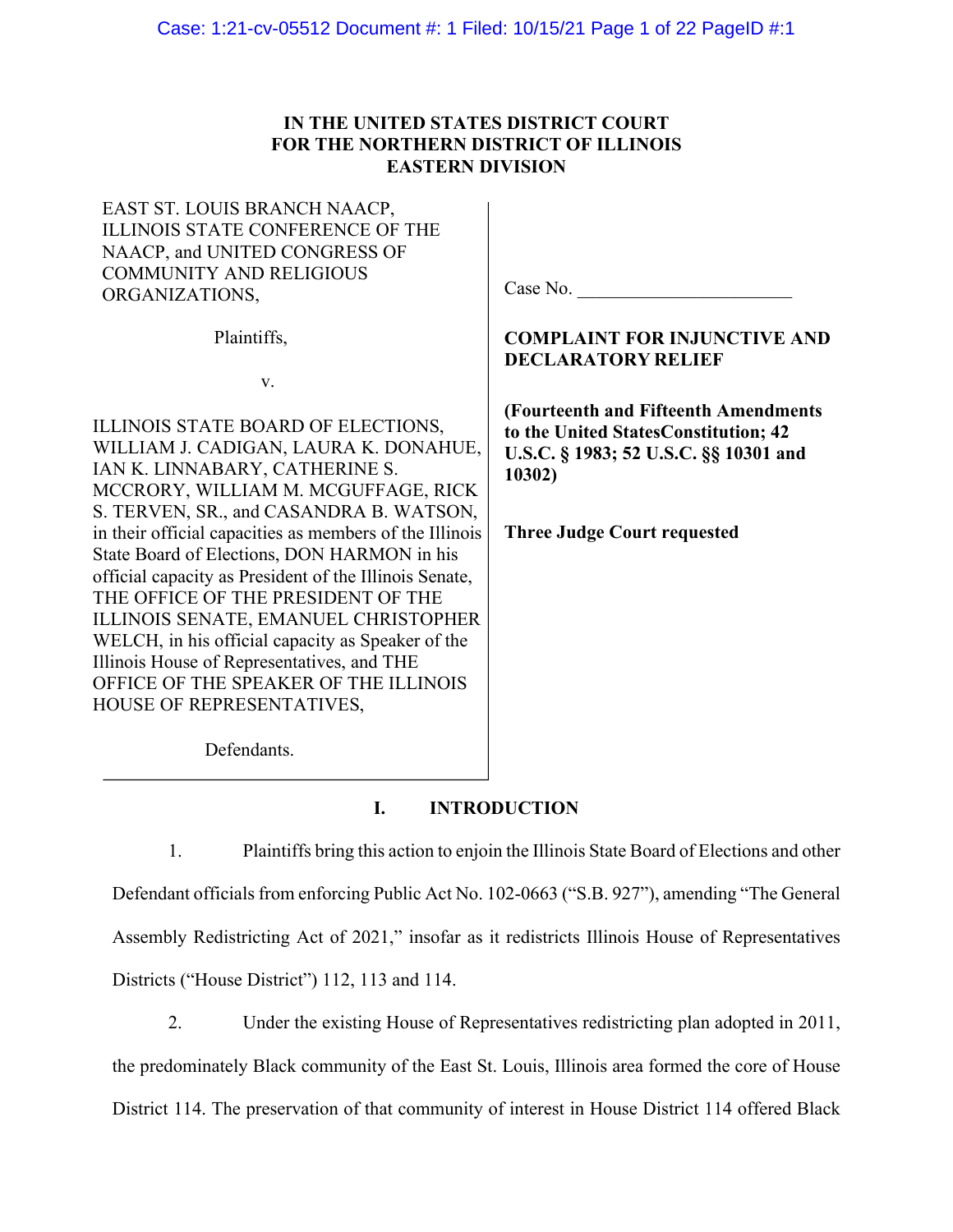### Case: 1:21-cv-05512 Document #: 1 Filed: 10/15/21 Page 2 of 22 PageID #:2

voters in the District equal opportunities to elect their candidates of choice, resulting in the election of Black Democrats in the 2012, 2014, 2016, 2018 and 2020 elections.

3. Following the 2020 Census, House District 114 was underpopulated under the existing House of Representatives redistricting plan adopted in 2011. Despite the need to add population to meet constitutional equal population requirements, S.B. 927 removed from House District 114 approximately one-fifth of the Black Total Population ("TOT") and Black Voting Age Population ("VAP") of the East St. Louis area, replacing it with a larger White population in adjacent communities that decreased the opportunities of Black voters to elect their candidates of choice in House District 114.

4. S.B. 927 moved a portion of the Black population from House District 113 into House District 112 to make what had been a highly politically competitive district in House District 112 into a safer seat for its White Democratic incumbent. A similarly sized portion of the East St. Louis area's Black population was carved out of House District 114 and placed into House District 113 to allow House District 113 to continue to be a safe district for its White Democratic incumbent.

5. By cracking the geographically compact and politically cohesive Black community of interest in the East St. Louis area, the redistricting of House Districts 112, 113 and 114 is a racial gerrymander, enacted for the purpose of electing and protecting White Democratic incumbents in House Districts 112 and 113 at the expense of the Black voters' opportunities to elect their candidate of choice in House District 114; S.B. 927 therefore violates the United States Constitution and Section 2 of the Voting Rights Act of 1965, 52 U.S.C. § 10301.

6. For these reasons, and as further alleged in detail below, Plaintiffs respectfully pray for this Court to issue relief by issuing a declaratory judgment that S.B. 927 is unlawful as it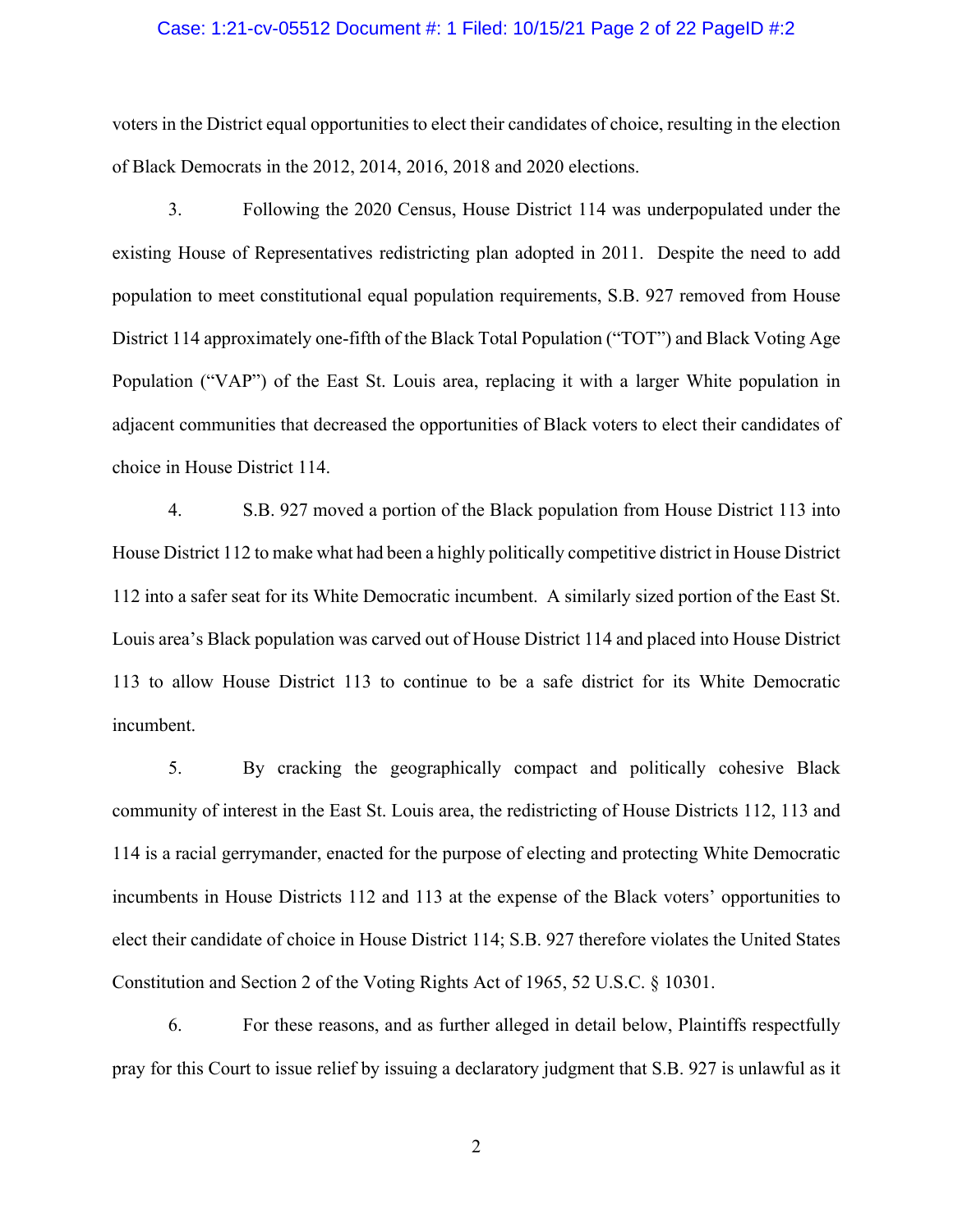### Case: 1:21-cv-05512 Document #: 1 Filed: 10/15/21 Page 3 of 22 PageID #:3

pertains to House Districts 112, 113 and 114 and an injunction prohibiting the Defendants from calling, holding, supervising or taking any action with respect to House of Representatives elections based on House Districts 112, 113 and 114 as they currently stand.

#### **II. JURISDICTION AND VENUE**

7. This Court has jurisdiction over this action pursuant to (1) 28 U.S.C. § 1343(a) and 28 U.S.C. § 1357 because this action seeks to redress the deprivation, under color of state law, of rights, privileges and immunities secured by the Voting Rights Act (52 U.S.C. § 10301); and (2) 42 U.S.C. § 1983 and 28 U.S.C. § 1331, because this action arises under the Fourteenth and Fifteenth Amendments to the United States Constitution.

8. This Court has jurisdiction to grant both declaratory and injunctive relief, pursuant to 28 U.S.C. §§ 2201 and 2202.

9. Pursuant to 28 U.S.C. § 1391(b), this Court has personal jurisdiction over the Defendants because all Defendants reside in Illinois and some Defendants reside in the Northern District of Illinois. By Illinois law, the Illinois State Board of Elections is required to maintain an office in the City of Chicago. Pursuant to that requirement, the Board of Elections maintains an office at 100 West Randolph Street, Suite 14-100, Chicago, Illinois, at which the members of the Board of Elections meet and conduct business. Illinois law also requires four members of the Board of Elections to be residents of Cook County. In addition, Defendants Emanuel Christopher Welch and Don Harmon both reside in and maintain offices in the Northern District of Illinois.

10. This case must be heard and determined by a district court of three judges pursuant to 28 U.S.C. § 2284 because this action challenges the constitutionality of the apportionment of a statewide legislative body.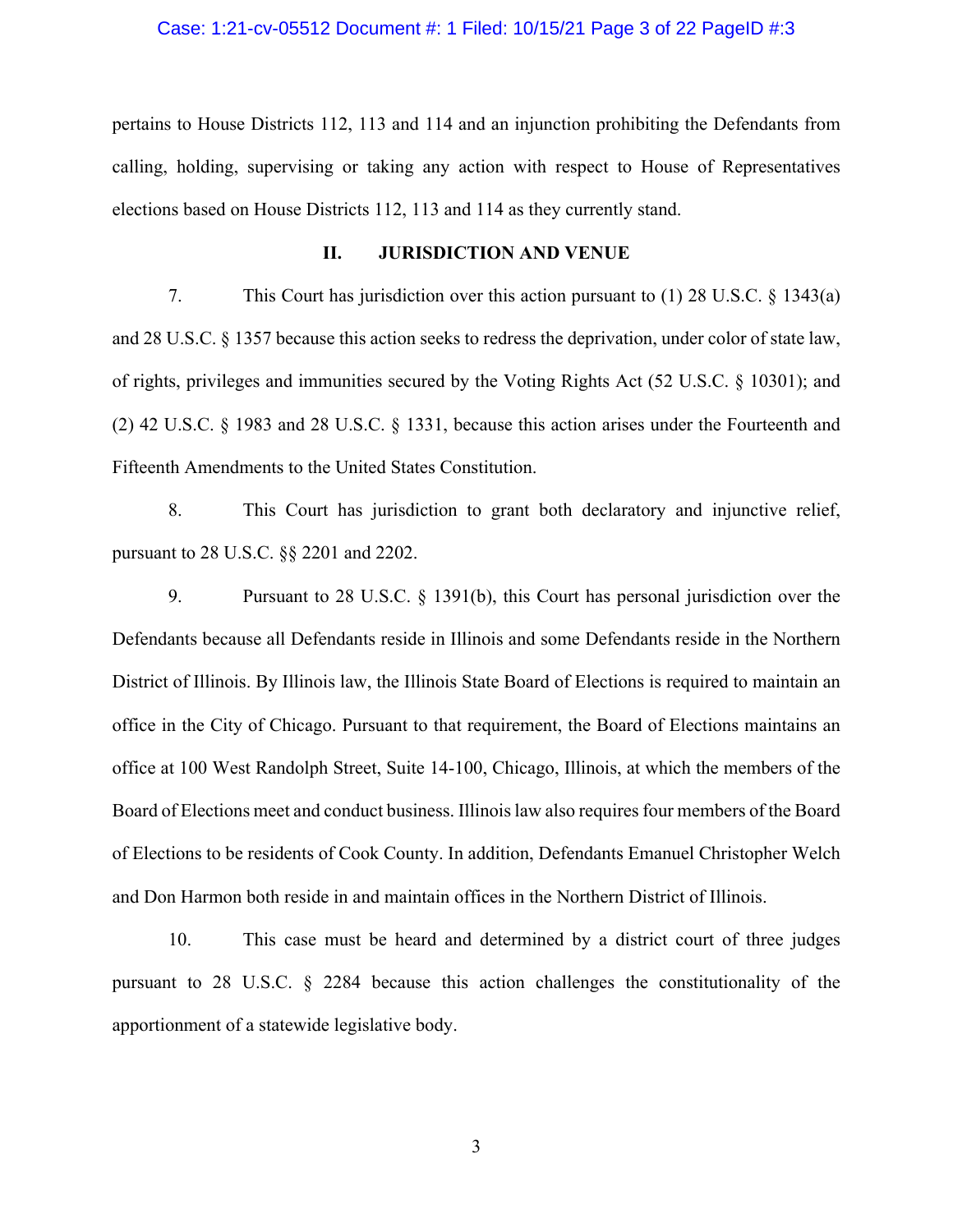### **III. PARTIES**

## **A. Plaintiffs.**

11. Plaintiff East St. Louis Branch NAACP is a non-partisan, nonprofit membership organization that was organized in 1924. Its mission is to ensure the political, educational, social, and economic equality of rights of all persons and to eliminate race-based discrimination. It furthers this mission primarily through public education and community advocacy, including on voting and the importance of redistricting in determining representation for the Black community. It currently has approximately 500 individual members. Its membership includes Black voters who reside in Illinois House Districts 114, 113, and 112, and Black voters who were displaced and relocated among those districts by S.B. 927. These members have suffered harm because they no longer live in a district in which they have an equal opportunity to elect candidates of their choice to the Illinois House of Representatives, and because they were subjected to race-based redistricting in violation of their constitutional rights.

12. Plaintiff Illinois State Conference of the NAACP is a non-partisan, nonprofit membership organization that was founded on or about 1915. Its mission is to ensure the political, educational, social, and economic equality of rights of all persons and to eliminate race-based discrimination. It furthers this mission primarily through education and empowerment of community members, including on the importance of participation in the Census and redistricting process. It is made up of twenty-six local branches and thirteen youth councils and college chapters, which have individual members across the state including Black voters in Illinois House Districts 114, 113, and 112, and Black voters who were displaced and relocated among those districts by S.B. 927. During the current redistricting cycle, it has sponsored community workshops and town halls, assisted community members with participation in submitting public testimony,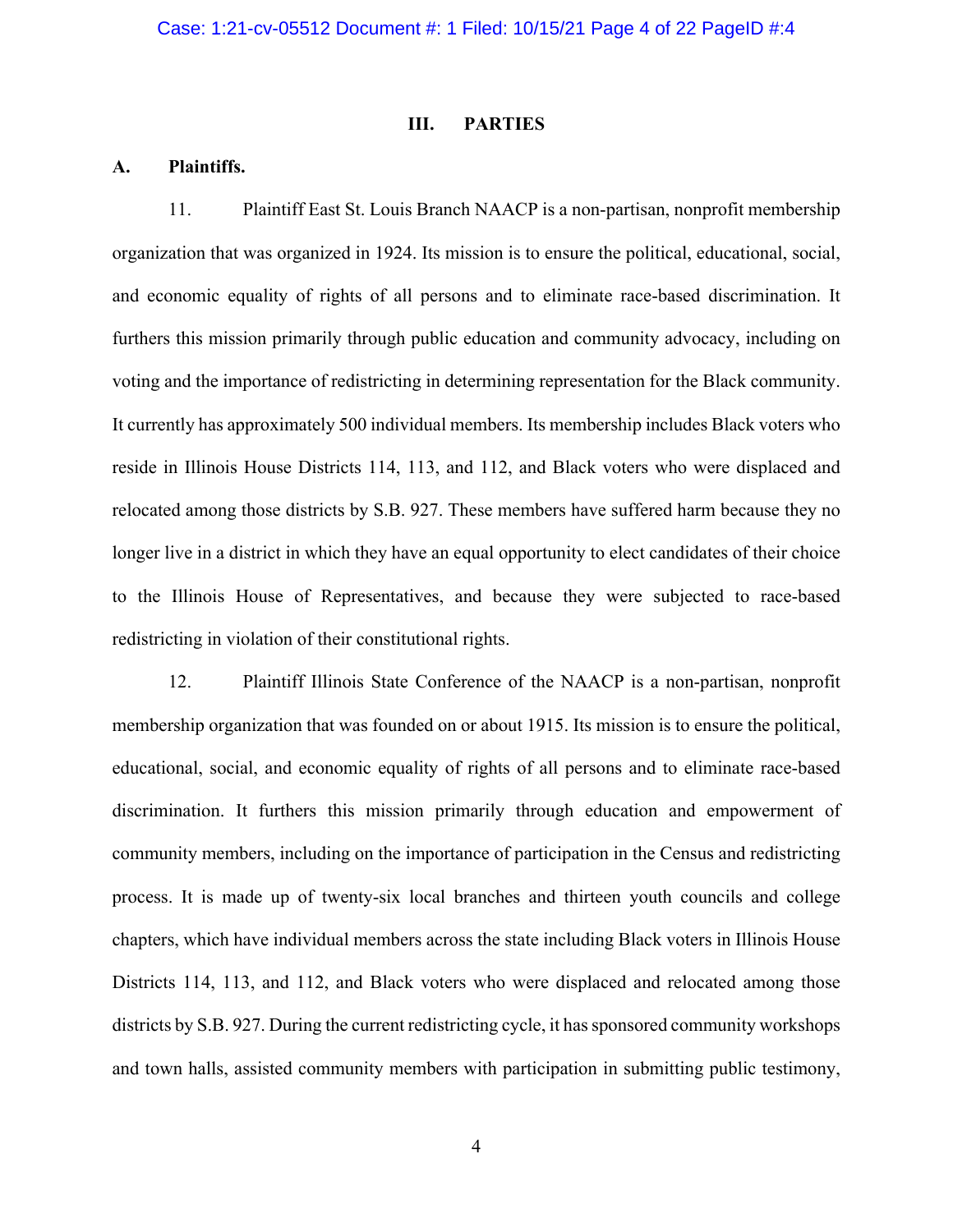### Case: 1:21-cv-05512 Document #: 1 Filed: 10/15/21 Page 5 of 22 PageID #:5

and sent a letter to Governor Pritzker expressing concerns over the lack of engagement with the Black community in the redistricting process and the negative impact of S.B. 927 on Black representation in the Illinois General Assembly.

13. Plaintiff United Congress of Community and Religious Organizations (UCCRO) is a non-partisan grassroots-led multiethnic and multi-faith human rights alliance mobilizing people, policy and ideals to drive societal transformation and forge unity for the equitable advancement of marginalized communities. UCCRO believes that all Illinoisans have the right to be healthy, wealthy, safe, educated and employed regardless of race, ethnicity, religion, age, income or citizenship status. UCCRO was founded in 2005 and its work has included registering and mobilizing voters, ending prison-based gerrymandering, advocating for driver's license access for undocumented community members, conducting racial equity training, and lifting up members' lived experiences to bridge divides among diverse communities of color, including Black and Brown communities. During the 2011 and 2021 redistricting cycles, UCCRO submitted Unity Map redistricting proposals that included input from Black, Latino, Asian American, and Arab American communities. UCCRO's 2021 Unity Map coalition and advocacy efforts included districts across the state, including HD 114 and the East St. Louis area. During the current redistricting cycle, UCCRO submitted oral and written testimony expressing concern about dilution of voting power of Black voters and other voters of color, educated community members about the importance of redistricting, engaged community members regarding the impact of the maps, hosted press conferences voicing frustration with the rushed and exclusionary redistricting process, and urged Governor Pritzker to veto S.B. 927.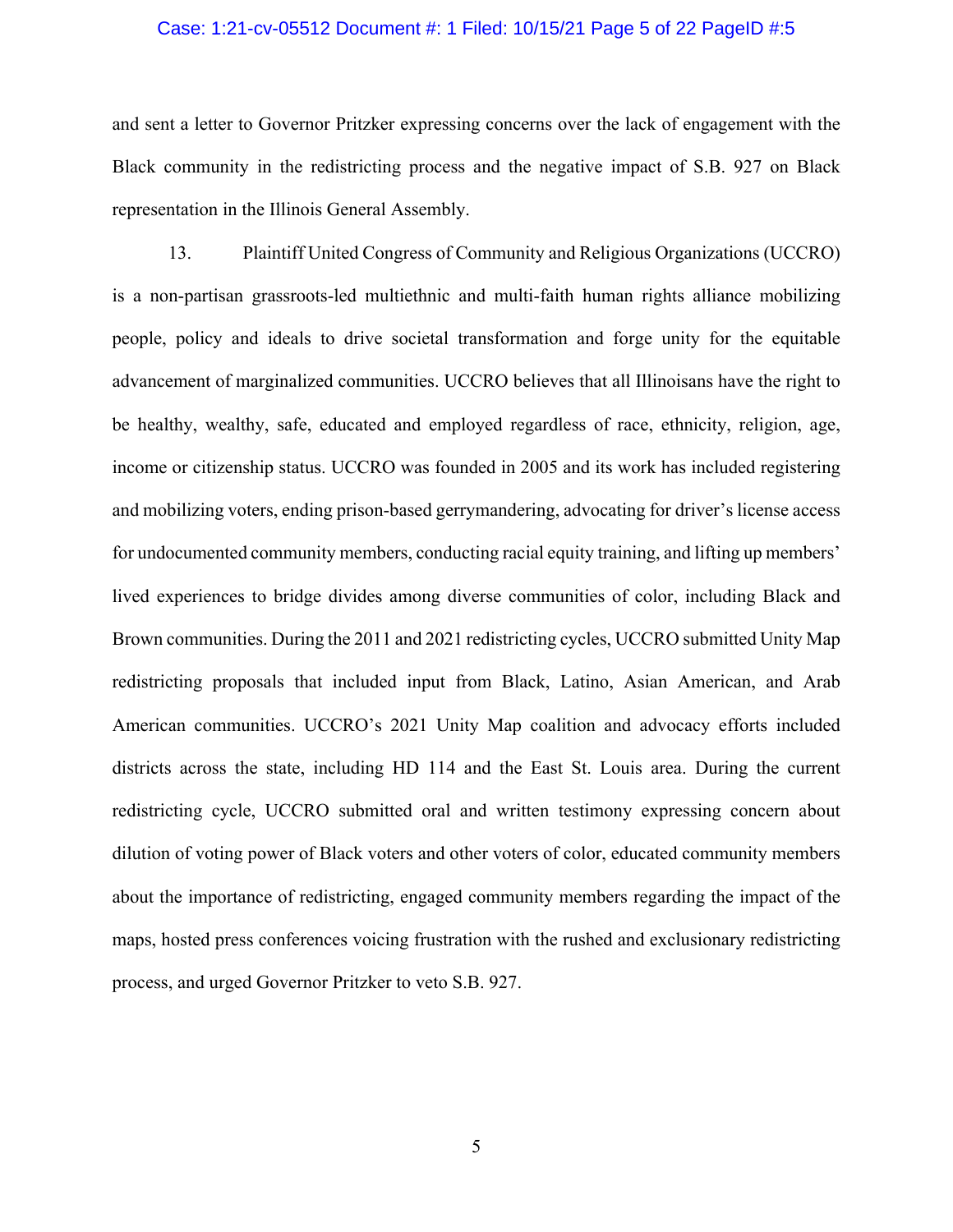### Case: 1:21-cv-05512 Document #: 1 Filed: 10/15/21 Page 6 of 22 PageID #:6

### **B. Defendants.**

14. Defendant Illinois State Board of Elections ("Board") has "general supervision over the administration of the registration and election laws throughout the State" pursuant to Article III, Section 5 of the Illinois Constitution. The Board is responsible for supervising the administration of the 2022 general election for the Illinois House of Representatives.

15. Defendant William J. Cadigan is a member of the Board and is sued in his official capacity. In that capacity, Mr. Cadigan is responsible for supervision over the administration of the registration and election laws throughout Illinois. Mr. Cadigan will supervise the administration of the 2022 general election for the Illinois House of Representatives.

16. Defendant Laura K. Donahue is a member of the Board and is sued in her official capacity. In that capacity, Ms. Donahue is responsible for supervision over the administration of the registration and election laws throughout Illinois. Ms. Donahue will supervise the administration of the 2022 general election for the Illinois House of Representatives.

17. Defendant Ian K. Linnabary is Chair of the Board and is sued in his official capacity. In that capacity, Mr. Linnabary is responsible for supervision over the administration of the registration and election laws throughout Illinois. Mr. Linnabary will supervise the administration of the 2022 general election for the Illinois House of Representatives.

18. Defendant Catherine S. McCrory is a member of the Board and is sued in her official capacity. In that capacity, Ms. McCrory is responsible for supervision over the administration of the registration and election laws throughout Illinois. Ms. McCrory will supervise the administration of the 2022 general election for the Illinois House of Representatives.

19. Defendant William M. McGuffage is a member of the Board and is sued in his official capacity. In that capacity, Mr. McGuffage is responsible for supervision over the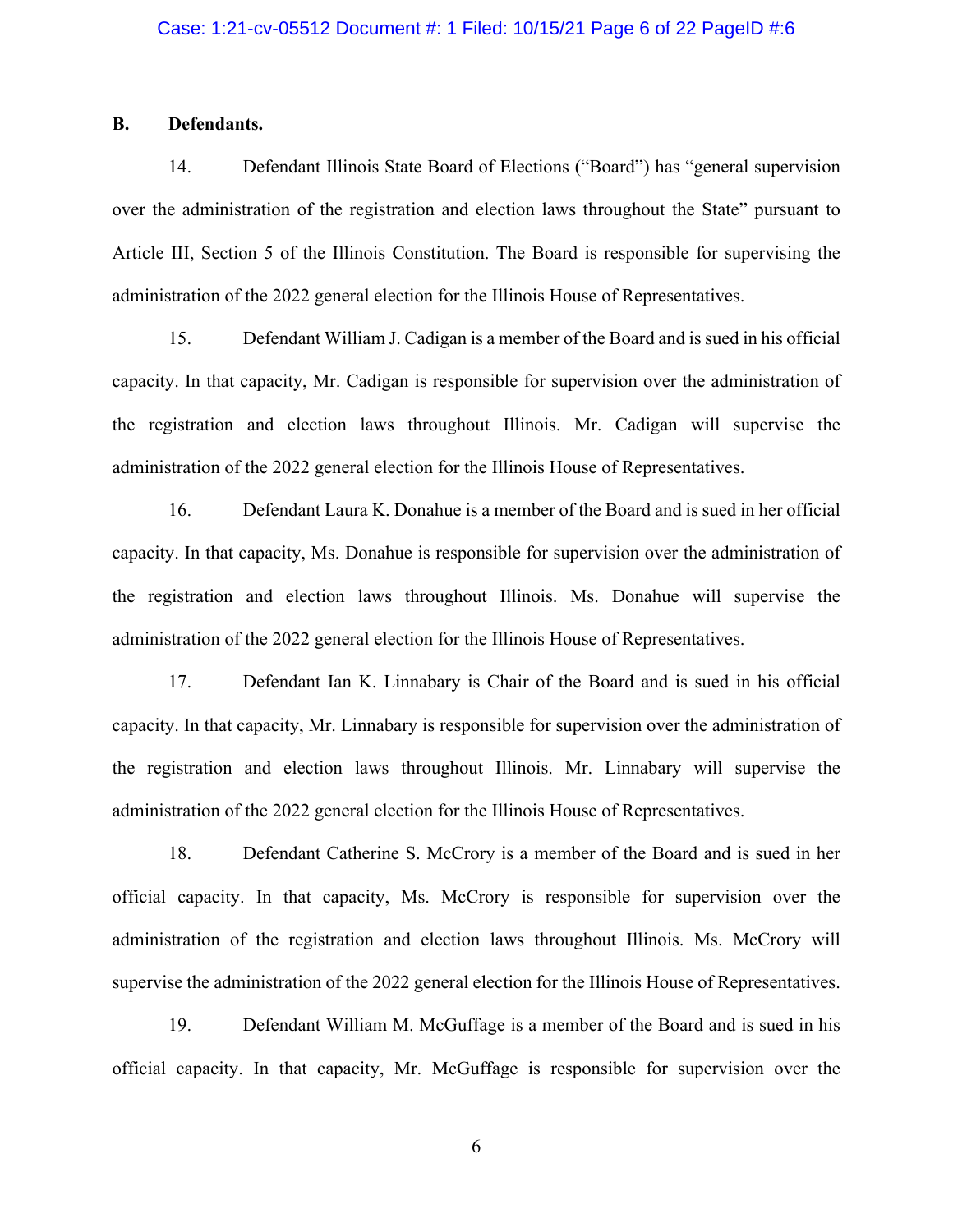### Case: 1:21-cv-05512 Document #: 1 Filed: 10/15/21 Page 7 of 22 PageID #:7

administration of the registration and election laws throughout Illinois. Mr. McGuffage will supervise the administration of the 2022 general election for the Illinois House of Representatives.

20. Defendant Rick S. Terven, Sr. is a member of the Board and is sued in his official capacity. In that capacity, Mr. Terven is responsible for supervision over the administration of the registration and election laws throughout Illinois. Mr. Terven will supervise the administration of the 2022 general election for the Illinois House of Representatives.

21. Defendant Casandra B. Watson is Vice Chair of the Board and is sued in her official capacity. In that capacity, Ms. Watson is responsible for supervision over the administration of the registration and election laws throughout Illinois. Ms. Watson will supervise the administration of the 2022 general election for the Illinois House of Representatives.

22. Defendant Don Harmon is a member of the General Assembly and is sued in his official capacity as President of the Illinois Senate.

23. Defendant the Office of the President of the Illinois Senate is the office of the presiding officer of the Illinois Senate, as provided by Article IV, Section 6(b) of the Illinois Constitution.

24. Defendant Emanuel Christopher Welch is a member of the General Assembly and is sued in his official capacity as Speaker of the Illinois House of Representatives.

25. Defendant the Office of the Speaker of the Illinois House of Representatives is the office of the presiding officer of the Illinois House of Representatives, as provided by Article IV, Section 6(b) of the Illinois Constitution.

26. Defendants Don Harmon, the Office of the President of the Illinois Senate, Emanuel Welch, and the Office of the Speaker of the Illinois House of Representatives presided over the Illinois General Assembly in the redistricting process that resulted in the passage of the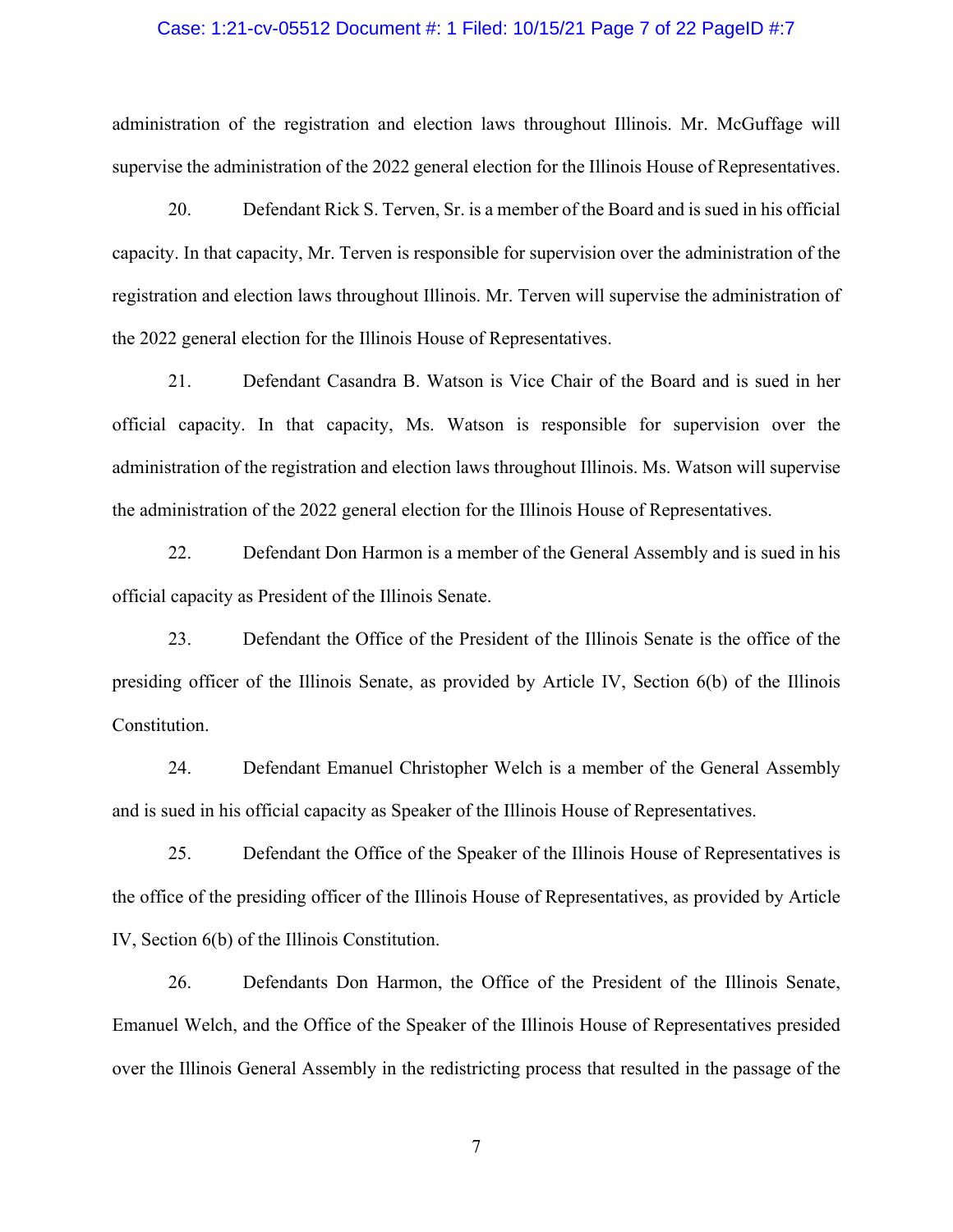redistricting plan in S.B. 927.

27. During all times mentioned in this Complaint, Defendants and their agents were acting under color of law, to wit: the Illinois Constitution, statutes, laws, rules, regulations, customs and usages of the State of Illinois, the Illinois General Assembly and the Illinois State Board of Elections.

### **IV. FACTS COMMON TO ALL CLAIMS**

### **A. Background on Illinois' redistricting process and stated principles.**

28. The Illinois House of Representatives is the lower house of the Illinois General Assembly. Since 1980, the Illinois House has been comprised of 118 members. Each representative is elected from a single-member district. *See* ILL. CONST. art. IV § 1.

29. Illinois uses nesting in redistricting for its state legislative offices, providing that "[e]ach Legislative District shall be divided into two Representative Districts." ILL. CONST. art. IV  $§$  2(b).

30. Jurisdictions that undergo demographic changes traditionally adopt a new redistricting plan every ten years, so as to comply with the United States Constitution's "one person, one vote" requirement when new decennial census data is released.

31. The Illinois Constitution requires that in the year following the decennial census, the General Assembly shall redistrict the Legislative Districts used to elect Senators and the Representative Districts used to elect Representatives, or alternatively through a Legislative Redistricting Commission if no redistricting plan is effective by June 30th.1 *See* ILL. CONST. art.

<sup>&</sup>lt;sup>1</sup> Plaintiffs take no position on whether the initial House redistricting plan enacted by the Illinois General Assembly and signed into law by Governor J.B. Pritzker on June 4, 2021 constituted an "effective" plan as required by the Illinois Constitution. S.B. 927 amended that plan "to incorporate the 2020 Census Public Law 94-171 population data following its release by the United States Census Bureau on August 12, 2021." ILL. PUB. ACT. NO. 102-0663 § 5(d-5) (approved Sept. 24, 2021).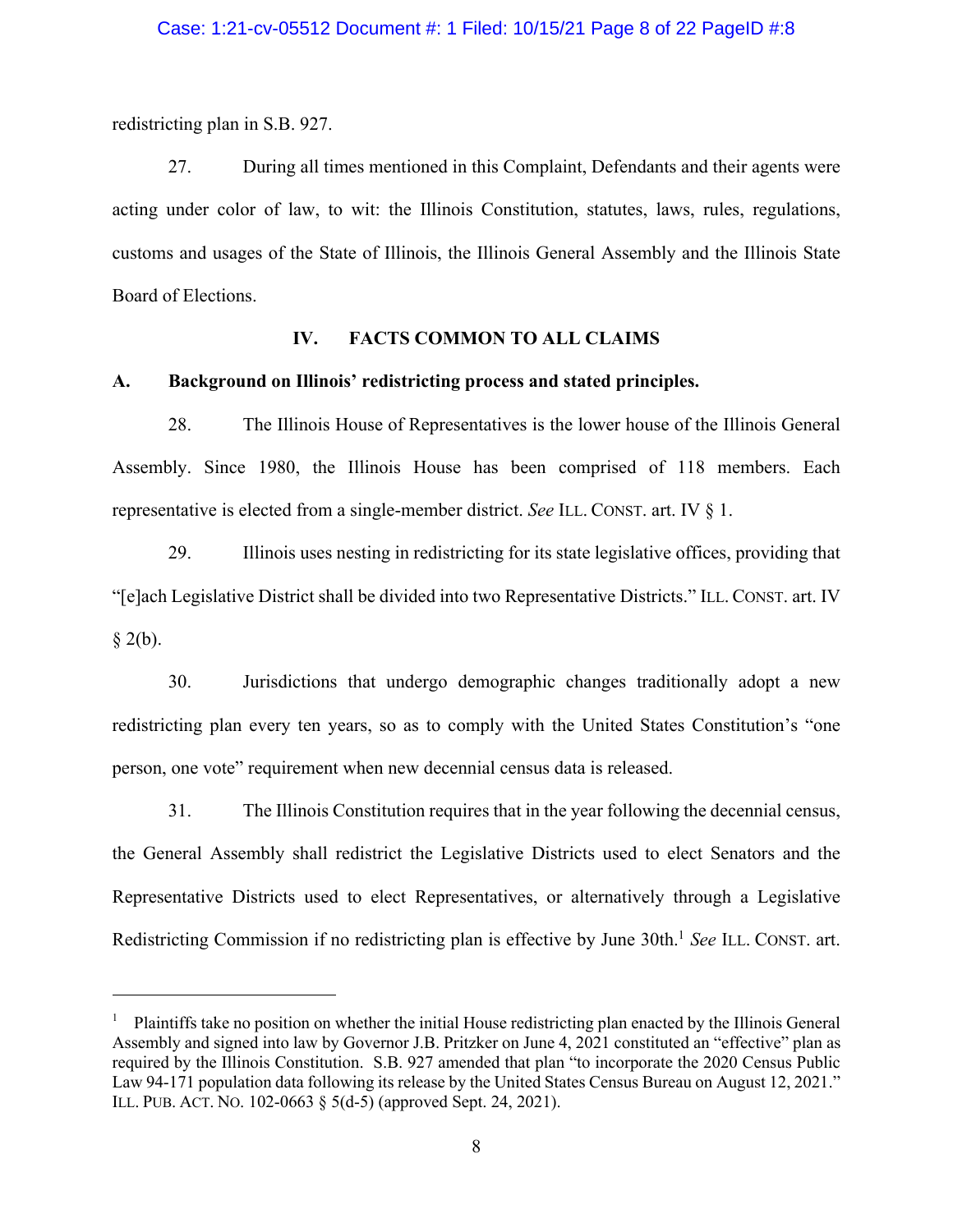### Case: 1:21-cv-05512 Document #: 1 Filed: 10/15/21 Page 9 of 22 PageID #:9

IV  $\S$  3(b).

32. The Illinois Constitution further mandates that "Representative Districts shall be compact, contiguous, and substantially equal in population." *See* ILL. CONST. art. IV § 3(a).

33. S.B. 927 provided that certain additional criteria were to be considered for redistricting the House Districts including "to be consistent with the United States Constitution" and "with the federal Voting Rights Act, where applicable." ILL. PUB. ACT. NO. 102-0663 §§  $5(e)(2)-(3)$ .

34. In addition, S.B. 927 identified additional redistricting criteria to be balanced in drawing the House Districts, including "preservation of the core or boundaries of the existing districts; the preservation of communities of interest; respect for county, township, municipal, ward, and other political subdivision boundaries; [and] the maintenance of incumbent-constituent relationships..." among other principles. ILL. PUB. ACT. No. 102-0663 § 5(f).

# **B. Black voters' opportunities to elect in House District 114 under the 2011 Plan.**

35. House District 114 has had a Black Representative since 1975. It is the only House District in the East St. Louis area with a Black Representative.

36. As enacted in 2011, the existing House District 114 "has large geographic areas of agricultural land and forest preserve, with a large urban center in East St. Louis." By "contain[ing] all of East St. Louis," the 2011 Plan "maintain[ed] the core of current RD 114's African American population, helping to preserve a downstate African American region in Illinois…" House Resolution 385 at 347-48 (adopted May 27, 2011), *available at* https://www.ilga.gov/legislation/97/HR/PDF/09700HR0385lv.pdf.

37. The 2011 Plan addressed demographic changes identified in the 2010 Census by preserving the Black community of interest in House District 114: "As population has gradually drifted away from the urban areas of Belleville and East St. Louis, many residents have relocated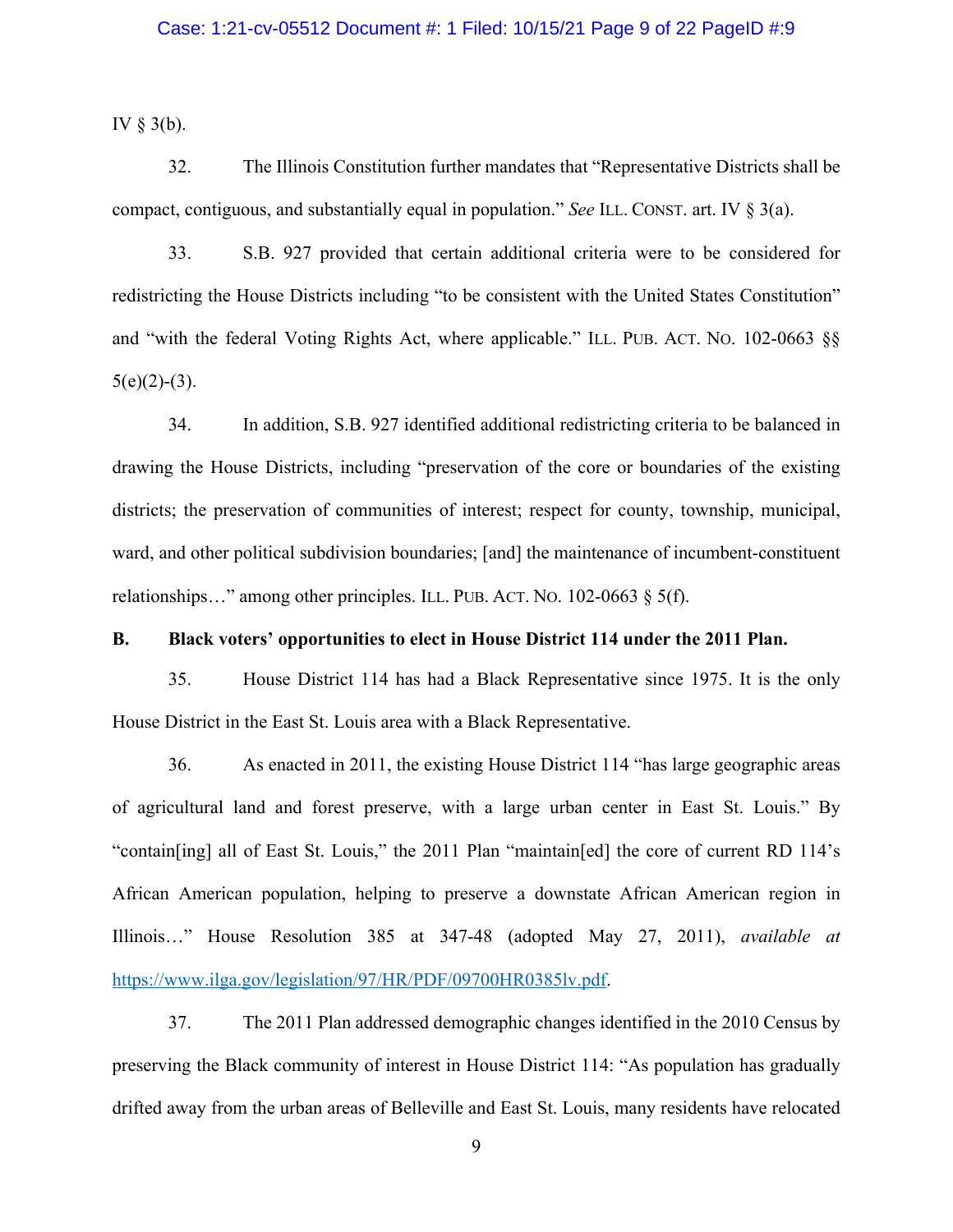### Case: 1:21-cv-05512 Document #: 1 Filed: 10/15/21 Page 10 of 22 PageID #:10

in the direction of Shiloh, Mascoutah and Lebanon. Lebanon also has an African American population, so it is logical for the community to be included in proposed RD 114 as a community of interest." House Resolution 385, *supra*, at 349.

38. The 2011 Plan described in detail the East St. Louis area community of interest: "The socioeconomic makeup of proposed RD 114 is mostly uniform, with a large portion of the population falling into the \$68,000 to \$99,000 median income bracket. East St. Louis generally falls into the lowest median income bracket, \$2,499 to \$44,000, and some of the fringes of Belleville and O'Fallon fall into the \$44,000 to \$68,000 bracket. This remains essentially unchanged from current RD 114. Generally labeled as the 'Metro-East,' this area of Illinois shares the identity of a culturally and socioeconomically diverse region with common economic challenges and a strong sense of succeeding or failing together." House Resolution 385, *supra*, at 349.

39. According to the 2010 Census data included in the 2011 Plan, House District 114 contained "a 42.04% African American voting-age population, a 1.77% Hispanic voting-age population, and a 1.33% Asian voting-age population." House Resolution 385, *supra*, at 350.

40. Under the 2011 Plan, with the entirety of the East St. Louis community of interest included in a single district "to preserve a downstate African American region in Illinois," House District 114 provided Black voters with equal opportunities to elect their candidates of choice. House Resolution 385, *supra*, at 347.

41. Representative Eddie Lee Jackson, Sr. was a Black Democrat.2 He was appointed to fill the House District 114 seat in 2009.

42. In 2010, Representative Jackson won re-election to the 114th District seat with

<sup>2</sup> Representative Jackson passed away on December 18, 2020.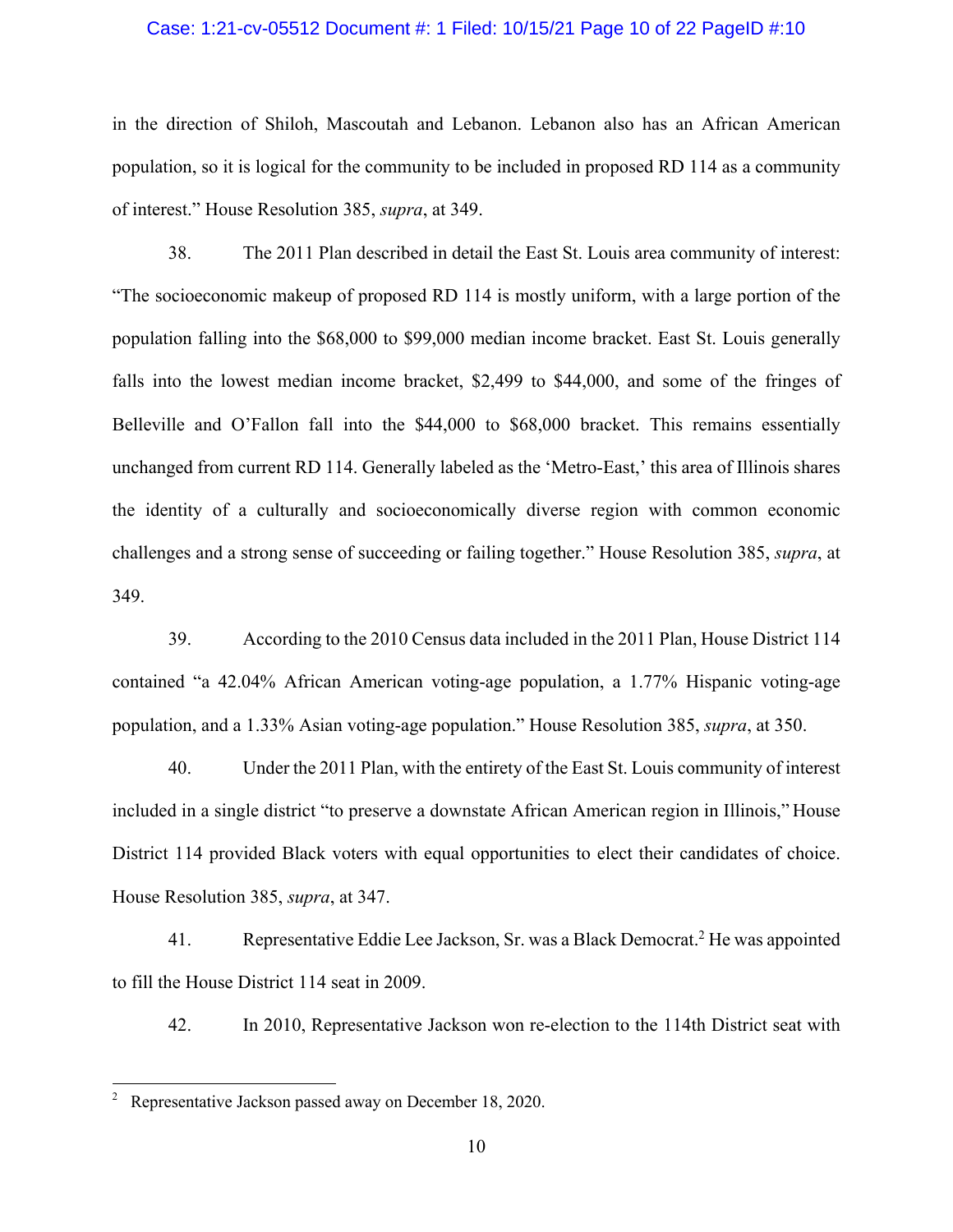### Case: 1:21-cv-05512 Document #: 1 Filed: 10/15/21 Page 11 of 22 PageID #:11

no opposition in the general election after defeating two candidates in the Democratic primary.

43. In 2012, Representative Jackson ran unopposed in the Democratic primary and won re-election to the 114th District seat with 27,584 votes (59.9 percent) in the general election, defeating Ryan Stookey, a White Republican, who received 18,474 votes (40.1 percent).

44. In 2014, Representative Jackson ran unopposed in the Democratic primary and was unchallenged in the general election, winning re-election to the 114th District seat.

45. In 2016, the incumbent, Eddie Lee Jackson, Sr., did not run for re-election. LaToya Greenwood, a Black Democrat, ran unopposed in the Democratic primary and defeated Bob Romanik, a White Republican, in the general election. Representative Greenwood received 26,029 votes (57.2 percent) to Romanik's 19,492 votes (42.8 percent).

46. In 2018, Representative Greenwood ran unopposed in the Democratic primary, defeating Jason Madlock, a Black Republican, in the general election. Representative Greenwood received 21,530 votes (58.3 percent) to Madlock's 15,373 votes (41.7 percent).

47. In 2020, Representative Greenwood ran unopposed in the Democratic primary, defeating Dave Barnes, a White Republican, in the general election. Representative Greenwood received 26,682 votes (57.1 percent) to Barnes' 20,015 votes (42.9 percent).

# **C. S.B. 927 Cracks the East St. Louis Area Black Community of Interest by Removing Black Voters from House District 114.**

48. According to the 2020 Census, the State of Illinois has a Total Population of 12,812,508.

49. As a result of the 2020 Census, the ideally populated House District in Illinois has a Total Population of 108,581.

50. According to the 2020 Census, under the 2011 Plan, House District 114 had a Total Population of 97,701, a deviation of 10,880 below the ideally populated House District.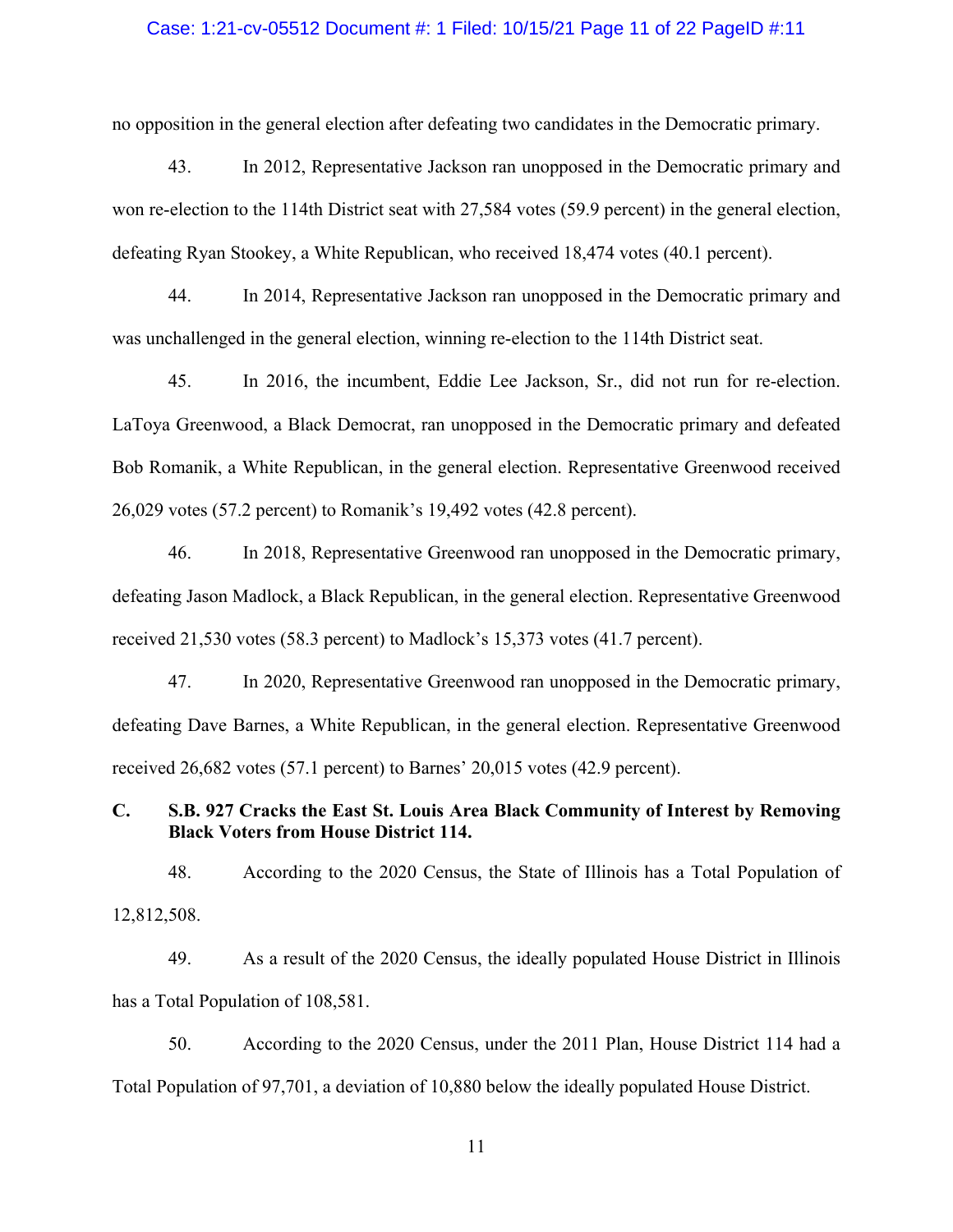## Case: 1:21-cv-05512 Document #: 1 Filed: 10/15/21 Page 12 of 22 PageID #:12

51. Under the 2011 Plan, House District 114's Black VAP decreased from "a 42.04% African American voting-age population" following the 2010 Census to 37.1 percent following the 2020 Census. House Resolution 385, *supra*, at 350.

52. As the Black VAP in House District 114 decreased, it moved from having uncontested elections for Black voters' candidate of choice in 2012 and 2014 to being contested in the 2016, 2018 and 2020 elections.

53. Under the 2011 Plan, House District 113 was a reliably safe district for the White Democratic incumbent, Jay C. Hoffman, who prevailed with comfortable vote margins in every general election between 2012 and 2020: 65.6 percent in 2012; 59.5 percent in 2014; 59.1 percent in 2016; 62.9 percent in 2018; and 75.1 percent in 2020.

54. In contrast, under the 2011 Plan, House District 112 was a highly competitive district in which candidates from both the Democratic and Republican Parties won between 2012 and 2020, with elections often decided by narrow margins. In the 2012 and 2014 elections, the Republican candidate, Dwight D. Kay, won with the following margins: 50.3 percent in 2012; and 58.7 percent in 2014. From 2016 to 2020, the White Democratic candidate, Katie Stuart, won with the following margins: 51.6 percent in 2016; 55.1 percent in 2018; and 53.7 percent in 2020.

55. S.B. 927 ensured that House District 113 remained a safe seat for the White Democratic incumbent and House District 112 would become a safer seat for the White Democratic incumbent by moving Black voters from House District 114 into House District 113 to compensate for Black voters in House District 113 that were moved into House District 112.

56. Unlike the 2011 Plan, which kept the "downstate African American region in Illinois" including the East St. Louis area community of interest in the underpopulated House District 114, S.B. 927 cracked that community of interest by carving out approximately one-fifth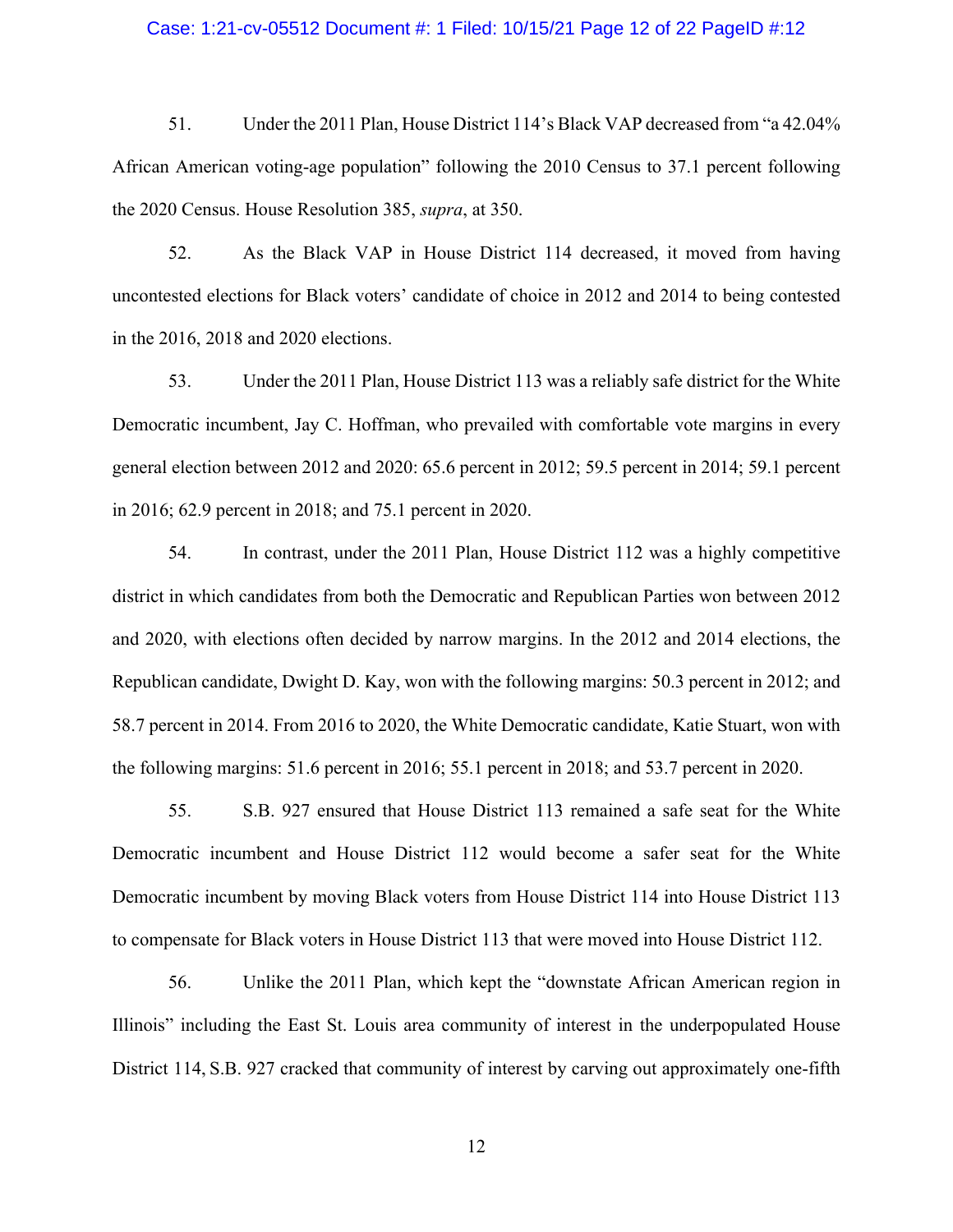### Case: 1:21-cv-05512 Document #: 1 Filed: 10/15/21 Page 13 of 22 PageID #:13

of the Black population in House District 114 and moving it into House District 113 to continue to provide a safe seat for the White Democratic incumbent. House Resolution 385, *supra*, at 346- 47, 49. The removed population is in red in the figure below.



**Figure 1. Population moved into and out of House District 114 under S.B. 927**

57. S.B. 927 replaced the Black population moved out of House District 114 with a predominately White population from four adjacent districts, House Districts 108, 112, 113 and 116. The population moved from those districts is reflected in the blue, green, purple and orange areas in Figure 1, respectively.

58. As a result of the cracking of the Black population in the East St. Louis area, the Black Total Population of House District 114 decreased from 38 percent under the 2011 Plan to 34.6 percent under S.B. 927. Black VAP likewise decreased from 37.1 percent under the 2011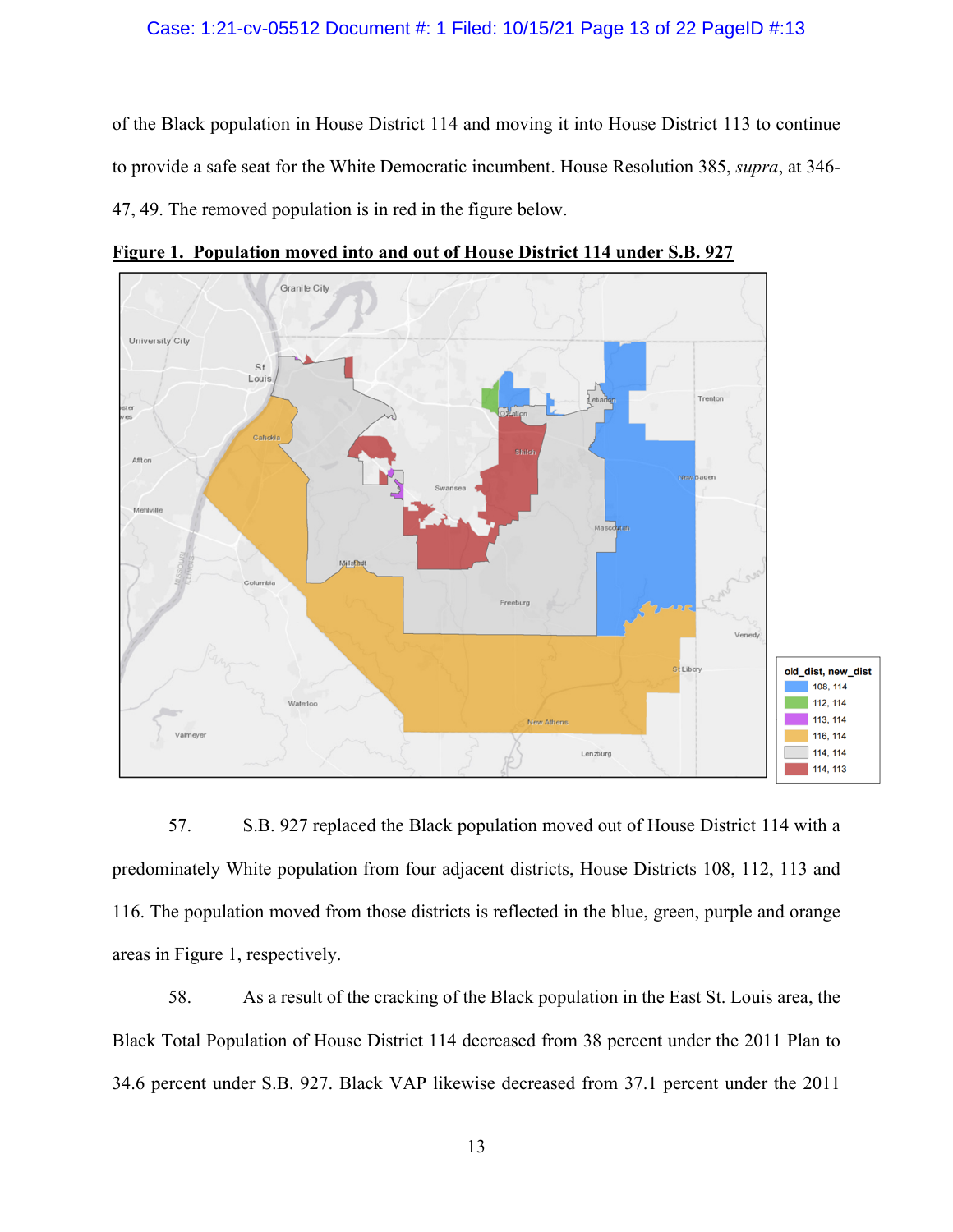Plan to 33.4 percent under S.B. 927. See the data in Figure 2.

# **Figure 2. Population moved into and out of House District 114, according to 2020 Census P.L. 94-171 data file.**

|                            |                 | <b>TOT</b><br><b>Population</b> | <b>Black</b><br><b>TOT</b> | White<br><b>TOT</b> | <b>VAP</b> | <b>Black</b><br><b>VAP</b> | White<br><b>VAP</b> |
|----------------------------|-----------------|---------------------------------|----------------------------|---------------------|------------|----------------------------|---------------------|
| HD 114 (2011 Plan)         |                 | 97,701                          | 37,120                     | 50,685              | 73,833     | 27,361                     | 40,287              |
|                            |                 |                                 | 38.0%                      | 51.9%               |            | 37.1%                      | 54.6%               |
|                            |                 |                                 |                            |                     |            |                            |                     |
| <b>Removed from HD 114</b> | To 113          | 28,614                          | 7,110                      | 17,687              | 21,983     | 5,236                      | 14,328              |
|                            |                 |                                 | 24.8%                      | 61.8%               |            | 23.8%                      | 65.2%               |
|                            |                 |                                 |                            |                     |            |                            |                     |
| Unchanged Core of HD 114   |                 | 69,087                          | 30,010                     | 32,998              | 51,850     | 22,125                     | 25,959              |
|                            |                 |                                 | 43.4%                      | 47.8%               |            | 42.7%                      | 50.1%               |
|                            |                 |                                 |                            |                     |            |                            |                     |
| Added to HD 114            | <b>From 108</b> | 13,988                          | 1,371                      | 10,904              | 10,427     | 1,003                      | 8,360               |
|                            |                 |                                 | 9.8%                       | 78.0%               |            | 9.6%                       | 80.2%               |
|                            | <b>From 112</b> | 1,446                           | 137                        | 1,040               | 904        | 96                         | 665                 |
|                            |                 |                                 | 9.5%                       | 71.9%               |            | 10.6%                      | 73.6%               |
|                            | <b>From 113</b> | 309                             | 258                        | 45                  | 246        | 206                        | 36                  |
|                            |                 |                                 | 83.5%                      | 14.6%               |            | 83.7%                      | 14.6%               |
|                            | <b>From 116</b> | 23,554                          | 5,774                      | 16,011              | 17,816     | 3,712                      | 12,988              |
|                            |                 |                                 | 24.5%                      | 68.0%               |            | 20.8%                      | 72.9%               |
|                            |                 |                                 |                            |                     |            |                            |                     |
| HD 114 (S.B. 927)          |                 | 108,384                         | 37,550                     | 60,998              | 81,243     | 27,142                     | 48,008              |
|                            |                 |                                 | 34.6%                      | 56.3%               |            | 33.4%                      | 59.1%               |

59. Under the 2011 Plan, House District 113 was a majority White district, with a "24.92% African American voting-age population, a 4.15% Hispanic voting-age population, and a 1.58% Asian voting-age population" following the 2010 Census. House Resolution 385, *supra*, at 346. Following the 2020 Census, the voting-age population in the district remained majority White (57.8 percent), with the Black VAP increasing to 30.4 percent.

60. S.B. 927 moved 7,110 Black Total Population and 5,236 Black VAP from House District 114 to House District 113 to make it a safe seat for the White Democratic incumbent. Those population shifts compensated for the Black population moved from House District 113 into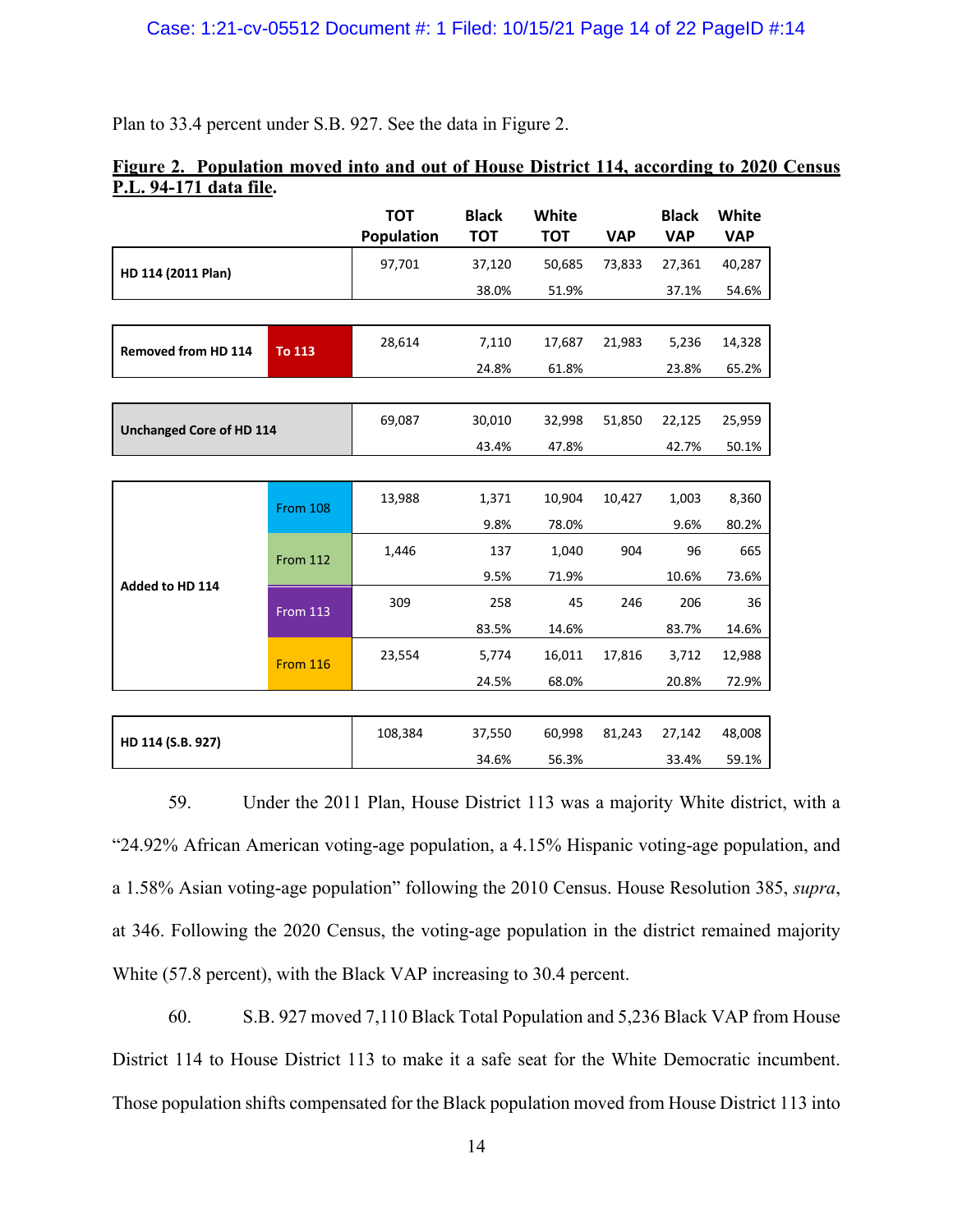### Case: 1:21-cv-05512 Document #: 1 Filed: 10/15/21 Page 15 of 22 PageID #:15

House District 112.

61. Under the 2011 Plan, House District 112 was "made up of primarily Caucasian residents, with small pockets of African Americans (7.2% voting-age population), Hispanic residents (3.03% voting-age population), and Asian residents (1.75% voting-age population) located throughout the district" following the 2010 Census. House Resolution 385, *supra*, at 350. Following the 2020 Census, the voting-age population in the district remained predominately White (76.9 percent), with the Black VAP increasing to 11.5 percent.

62. S.B. 927 moved 5,531 Black Total Population and 4,182 Black VAP from House District 113 into House District 112 to make it a safer seat for the White Democratic incumbent.

63. S.B. 927 used race as the predominant factor in cracking the Black population in the East St. Louis area in House District 114 to provide safe seats for the White Democratic incumbents in House Districts 112 and 113.

64. In its drawing of House District 114, S.B. 927 deviates from its stated redistricting principles by cracking a politically cohesive community of Black voters in the East St. Louis area and submerging them in an adjacent district, House District 113, which is comprised of predominately White municipalities represented by a White Democratic incumbent.

65. At the time of enactment of the 2011 Plan, House District 114 had a Black VAP of 42.04 percent. *See* House Resolution 385, *supra*, at 350. S.B. 927 reduced the Black VAP in House District 114 to 33.4 percent.

66. The resulting House District 114 fails to provide Black voters with equal opportunities to elect their candidates of choice, in violation of the United States Constitution and Section 2 of the Voting Rights Act of 1965, 52 U.S.C. § 10301.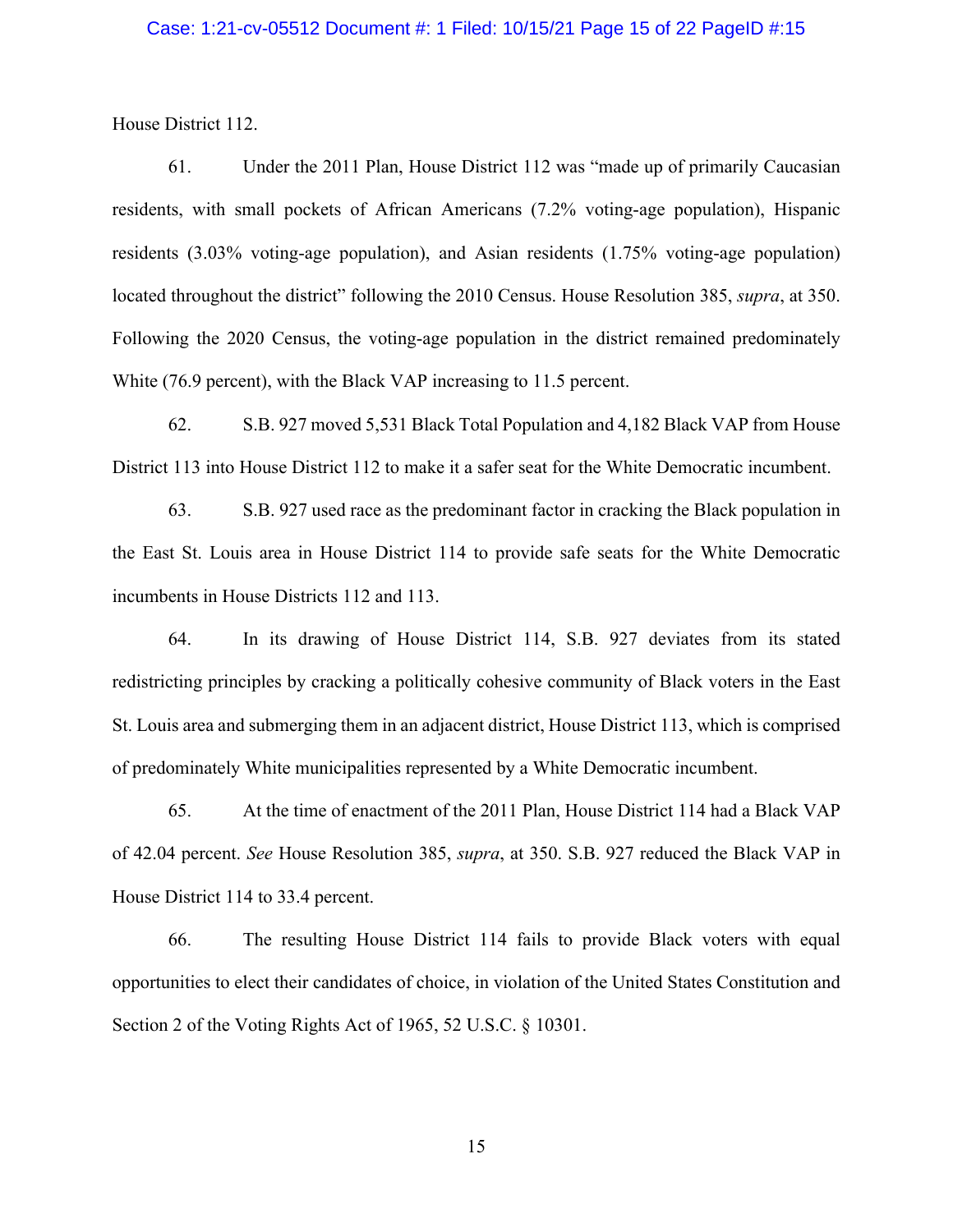### **V. CAUSES OF ACTION**

### **COUNT I**

# **(42 U.S.C. § 1983 – Racial Gerrymander in Violation of the Fourteenth and Fifteenth Amendments to the United States Constitution, Against All Defendants)**

67. Plaintiffs repeat and reallege each and every allegation contained in Paragraphs 1 to 66 above, as if fully set forth herein.

68. Race predominated with respect to the redistricting in S.B. 927 of Illinois House District 114, where pockets of Black voters were carved out of the East St. Louis area community of interest for the purpose of maximizing safe seats for White Democratic incumbents in House Districts 112 and 113, minimizing the opportunity of Black voters to participate effectively in the political process in House District 114 and to be able to elect their candidate of choice.

69. The predominance of Defendants' racial purpose is demonstrated by the reduction in S.B. 927 of the Black Total Population and Black VAP in House District 114, which had been performing as an effective district affording Black voters an equal opportunity to elect their candidates of choice under the 2011 Plan and in taking out one fifth of the Black population in a district that was already underpopulated.

70. The controlling principle applied in S.B. 927's drawing of House Districts 112, 113 and 114 was to remove Black voters from House District 114 into House District 113 to compensate for the loss of Black voters moved from House District 113 into House District 112.

71. In this context, the reduction of the Black population percentage constitutes "'persuasive circumstantial evidence that race for its own sake, and not other districting principles, was the legislature's dominant and controlling rationale.'" *Bethune-Hill v. Virginia State Bd. of Elecs.*, 137 S.Ct. 788, 798 (2017) (quoting *Miller v. Johnson*, 515 U.S. 900, 913 (1995)).

72. The racial gerrymandering of House District 114 by S.B. 927 violates the rights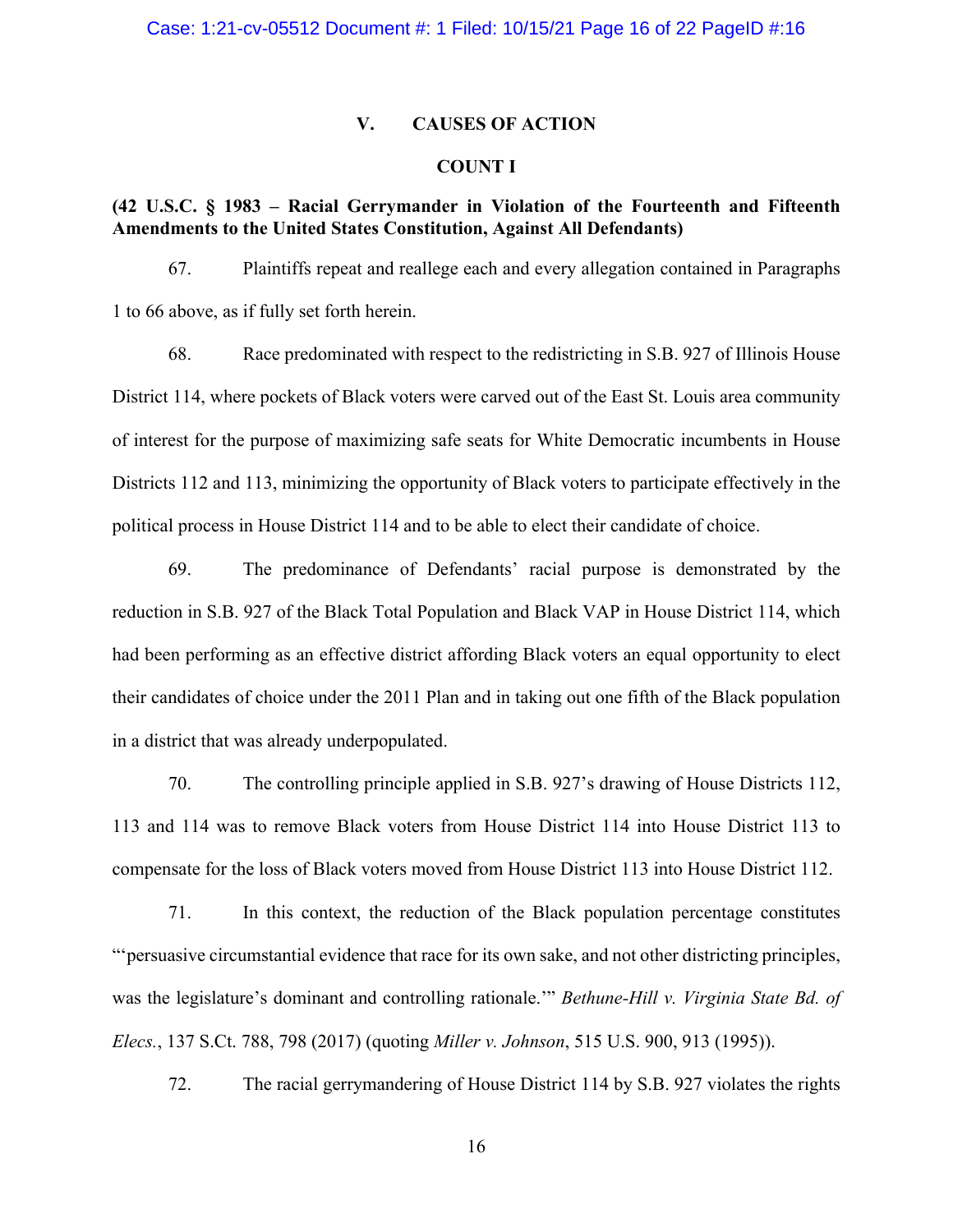### Case: 1:21-cv-05512 Document #: 1 Filed: 10/15/21 Page 17 of 22 PageID #:17

of Plaintiffs guaranteed to them by the Fourteenth and Fifteenth Amendment to the U.S. Constitution. *Gomillion v. Lightfoot*, 364 U.S. 339 (1960).

73. By engaging in the acts and omissions alleged herein, Defendants acted and continue to act under color of law to deny the Plaintiffs rights guaranteed to them by the Fourteenth and Fifteenth Amendments to the U.S. Constitution, and will continue to violate those rights absent relief granted by this Court.

### **COUNT II**

# **(52 U.S.C. § 10301 – Vote Dilution in Violation of Section 2 of the Voting Rights Act, Against All Defendants)**

74. Plaintiffs repeat and reallege each and every allegation contained in Paragraphs 1 to 73 above, as if fully set forth herein.

75. Section 2 of the Voting Rights Act, 52 U.S.C. § 10301(a), prohibits any "standard, practice, or procedure" that "results in a denial or abridgement of the right of any citizen of the United States to vote on account of race or color[.]" Thus, in addition to prohibiting practices that deny outright the exercise of the right to vote, Section 2 of the Voting Rights Act prohibits vote dilution. A violation of Section 2 is established if it is shown that, "the political processes leading to nomination or election" in the jurisdiction "are not equally open to participation by [minority voters] in that its members have less opportunity than other members of the electorate to participate in the political process and to elect representatives of their choice." 52 U.S.C. § 10301(b).

76. The dilution of Black voting strength "may be caused by the dispersal of [B]lacks into districts in which they constitute an ineffective minority of voters or from the concentration of [B]lacks into districts where they constitute an excessive majority." *Thornburg v. Gingles*, 478 U.S. 30, 46 n.11 (1986).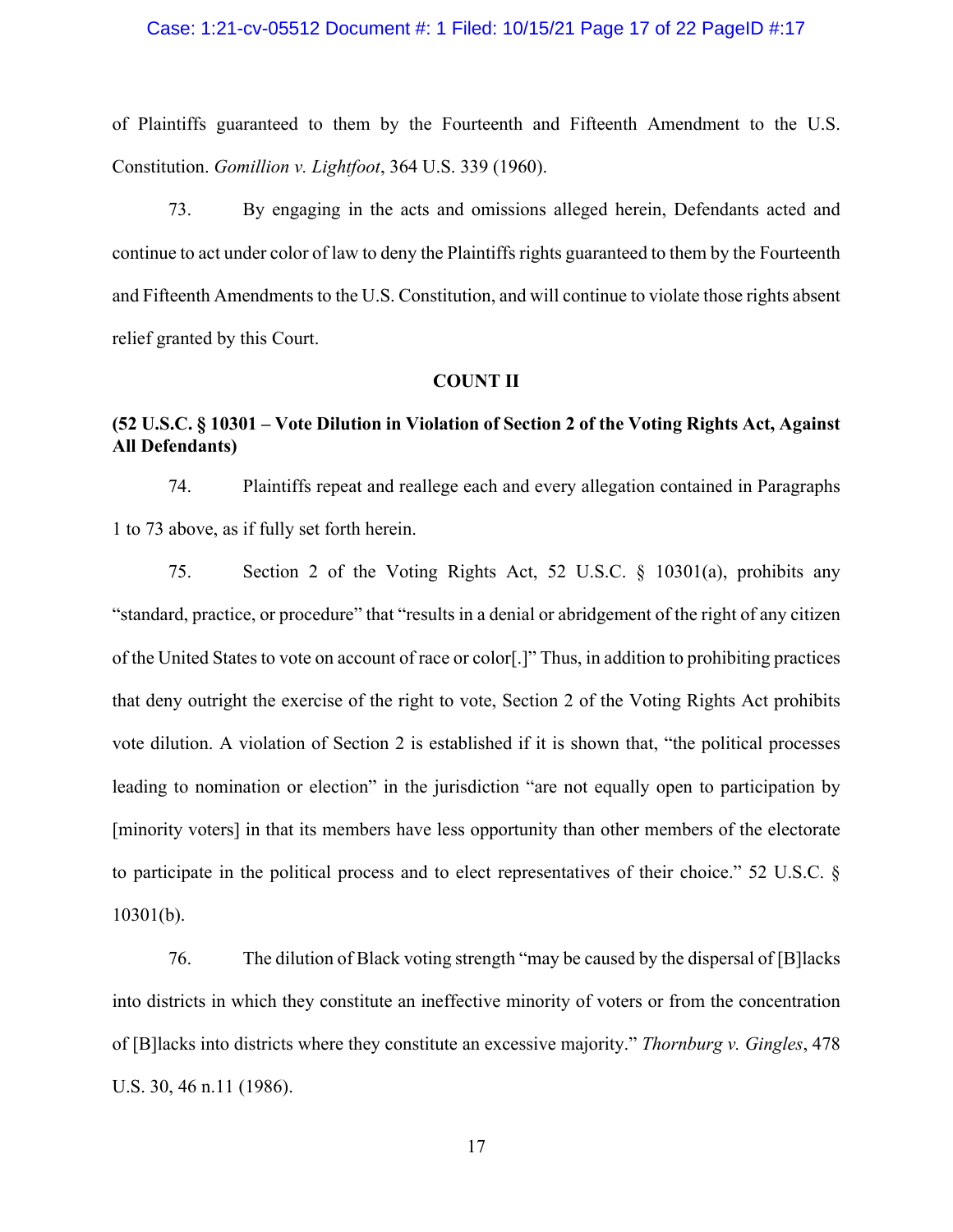### Case: 1:21-cv-05512 Document #: 1 Filed: 10/15/21 Page 18 of 22 PageID #:18

77. There are three necessary preconditions ("the *Gingles* preconditions") for a claim of vote dilution under Section 2 of the Voting Rights Act: (1) the minority group must be "sufficiently large and geographically compact to constitute a majority in a single-member district"; (2) the minority group must be "politically cohesive"; and (3) the majority must vote "sufficiently as a bloc to enable it … usually to defeat the minority's preferred candidate." *Gingles*, 478 U.S. at 50-51.

78. Once all three preconditions are established, Section 2 directs reviewing courts to consider whether, under the totality of the circumstances, members of a racial group have less opportunity than other members of the electorate to participate in the political process and to elect representatives of their choice. 52 U.S.C. § 10301(b). The Senate Report on the 1982 amendments to the Voting Rights Act identifies several non-exclusive factors that courts should consider when determining if, under the totality of the circumstances in a jurisdiction, the operation of the electoral device being challenged results in a violation of Section 2.

79. These Senate factors include: (1) the history of official voting-related discrimination in the state or political subdivision; (2) the extent to which voting in the elections of the state or political subdivision is racially polarized; (3) the extent to which the state or political subdivision has used voting practices or procedures that tend to enhance the opportunity for discrimination against the minority group, such as unusually large election districts, majority- vote requirements, and prohibitions against bullet-voting; (4) the exclusion of members of the minority group from candidate slating processes; (5) the extent to which minority group members bear the effects of discrimination in areas such as education, employment, and health, which hinder their ability to participate effectively in the political process; (6) the use of overt or subtle racial appeals in political campaigns; and (7) the extent to which members of the minority group have been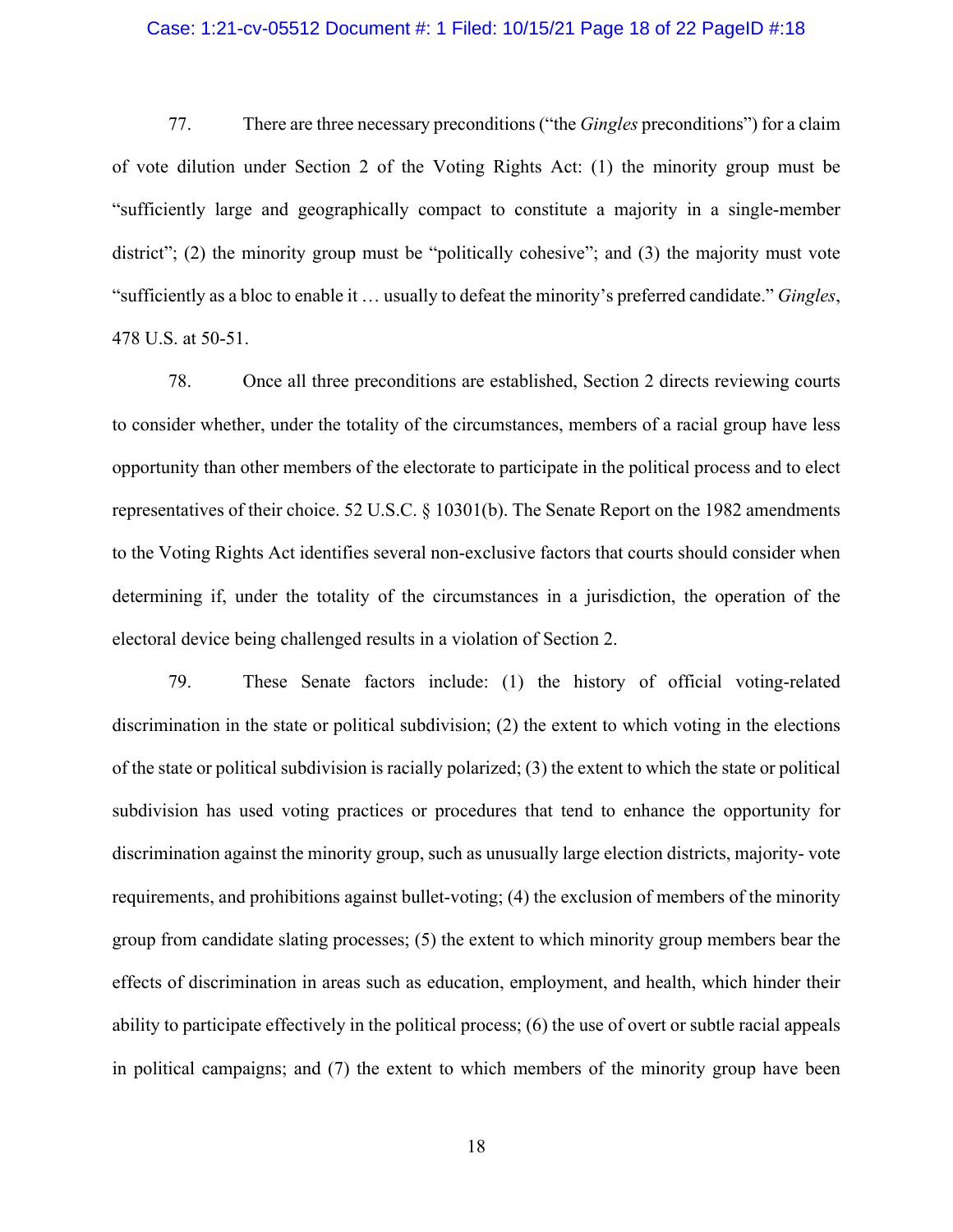# Case: 1:21-cv-05512 Document #: 1 Filed: 10/15/21 Page 19 of 22 PageID #:19

elected to public office in the jurisdiction.

80. The Senate Report itself and the cases interpreting it have made clear that "there is no requirement that any particular number of factors be proved, or that a majority of them point one way or the other." *United States v. Marengo Cty. Comm'n*, 731 F.2d 1546, 1566 n.33 (11th Cir. 1984) (quoting S. Rep. No. 97-417, at 29 (1982)); *see also id.* ("The statute explicitly calls for a 'totality-of-the circumstances' approach and the Senate Report indicates that no particular factor is an indispensable element of a dilution claim.").

81. Under S.B. 927, the Black community of interest in the East St. Louis area is cracked, with Black voters moved from House District 114 into House District 113, resulting in the dilution of the electoral strength of House District 114's Black voters, in violation of Section 2 of the Voting Rights Act.

82. Black voters in East St. Louis and in adjoining communities in the Metro-East area of Illinois are sufficiently numerous and geographically compact to constitute a majority of eligible voters in a state House of Representatives District.

83. Under Section 2 of the Voting Rights Act, the Illinois legislature was required to maintain House District 114 as a district in which Black voters have an equal opportunity to elect their candidates of choice.

84. Black voters in East St. Louis and in adjoining communities in the Metro-East area of Illinois are politically cohesive, and elections in House District 114 reveal a clear pattern of racially polarized voting, which when combined with the removal of Black voters from House District 114 under S.B. 927 will allow the bloc of White voters usually to defeat the Black voters' preferred candidates.

85. The totality of the circumstances establishes that the manner in which S.B. 927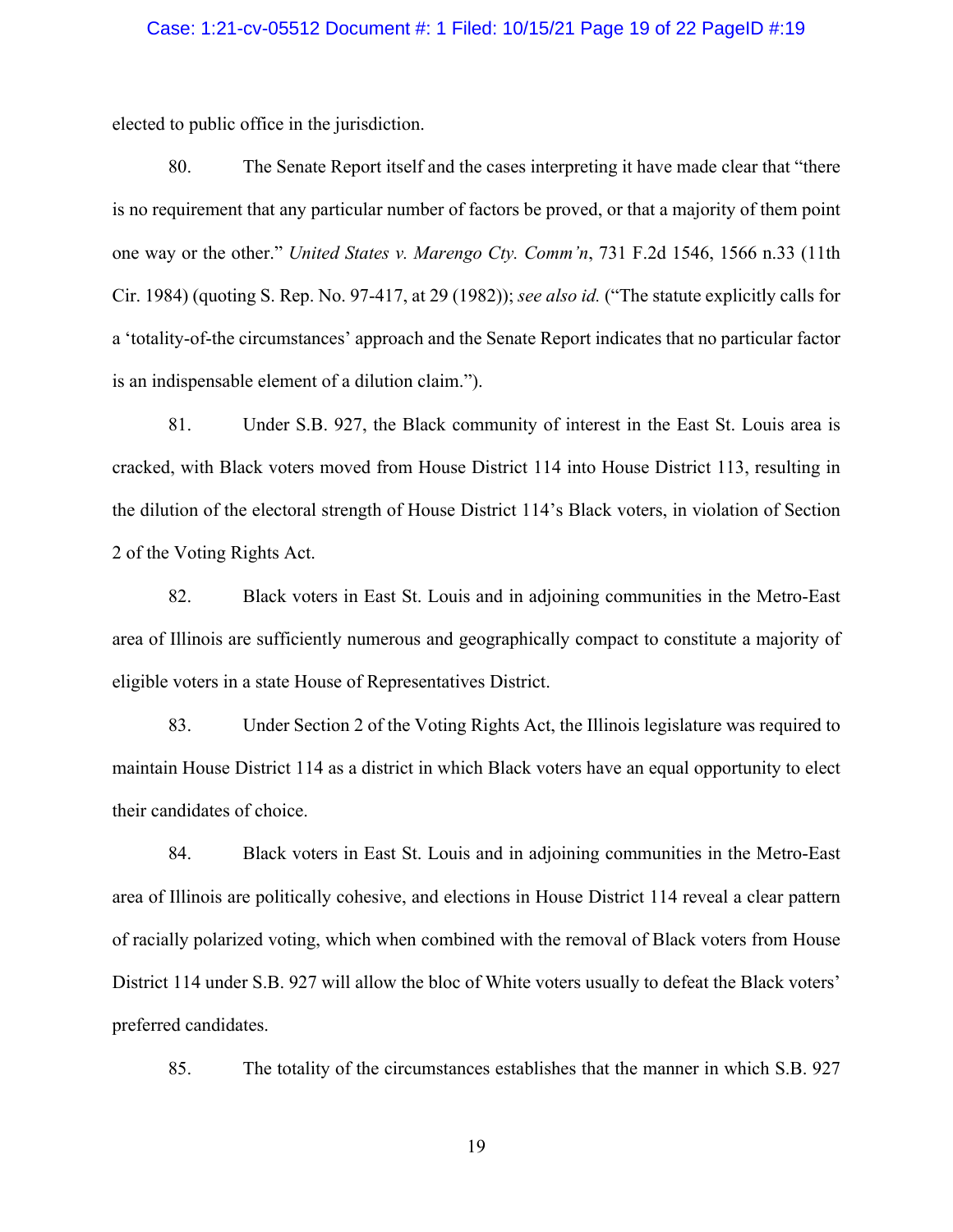## Case: 1:21-cv-05512 Document #: 1 Filed: 10/15/21 Page 20 of 22 PageID #:20

has drawn House District 114 has the effect of denying Black voters an equal opportunity to participate in the political process and to elect candidates of their choice, in violation of Section 2 of the Voting Rights Act, 52 U.S.C. § 10301.

86. By engaging in the acts and omissions alleged herein, Defendants acted and continue to act under color of law to deny the Plaintiffs rights guaranteed to them by Section 2 of the Voting Rights Act, and will continue to violate those rights absent relief granted by this Court.

#### **PRAYER FOR RELIEF**

WHEREFORE, Plaintiffs respectfully request that this Court:

1. Convene a court of three judges pursuant to 28 U.S.C. § 2284(a);

2. Declare that House Districts 112, 113 and 114 under S.B. 927 constitute a racial gerrymander in violation of the Fourteenth and Fifteenth Amendments to the United States Constitution.

3. Declare that House Districts 112, 113 and 114 under S.B. 927 unlawfully result in a denial or abridgement of the right of Black citizens of the United States in House District 114 to vote on account of their race or color in violation of Section 2 of the Voting Rights Act;

4. Issue a permanent injunction enjoining Defendants from enforcing or giving any effect to the boundaries of House Districts 112, 113 and 114 in S.B. 927, including an injunction barring Defendants from conducting any elections for the Illinois House of Representatives based on House Districts 112, 113 and 114;

5. Hold hearings, consider briefing and evidence, and otherwise take actions necessary to determine and order a valid plan for new Illinois House of Representatives districts;

6. Make all further orders as are just, necessary and proper to ensure complete relief consistent with this Court's orders; and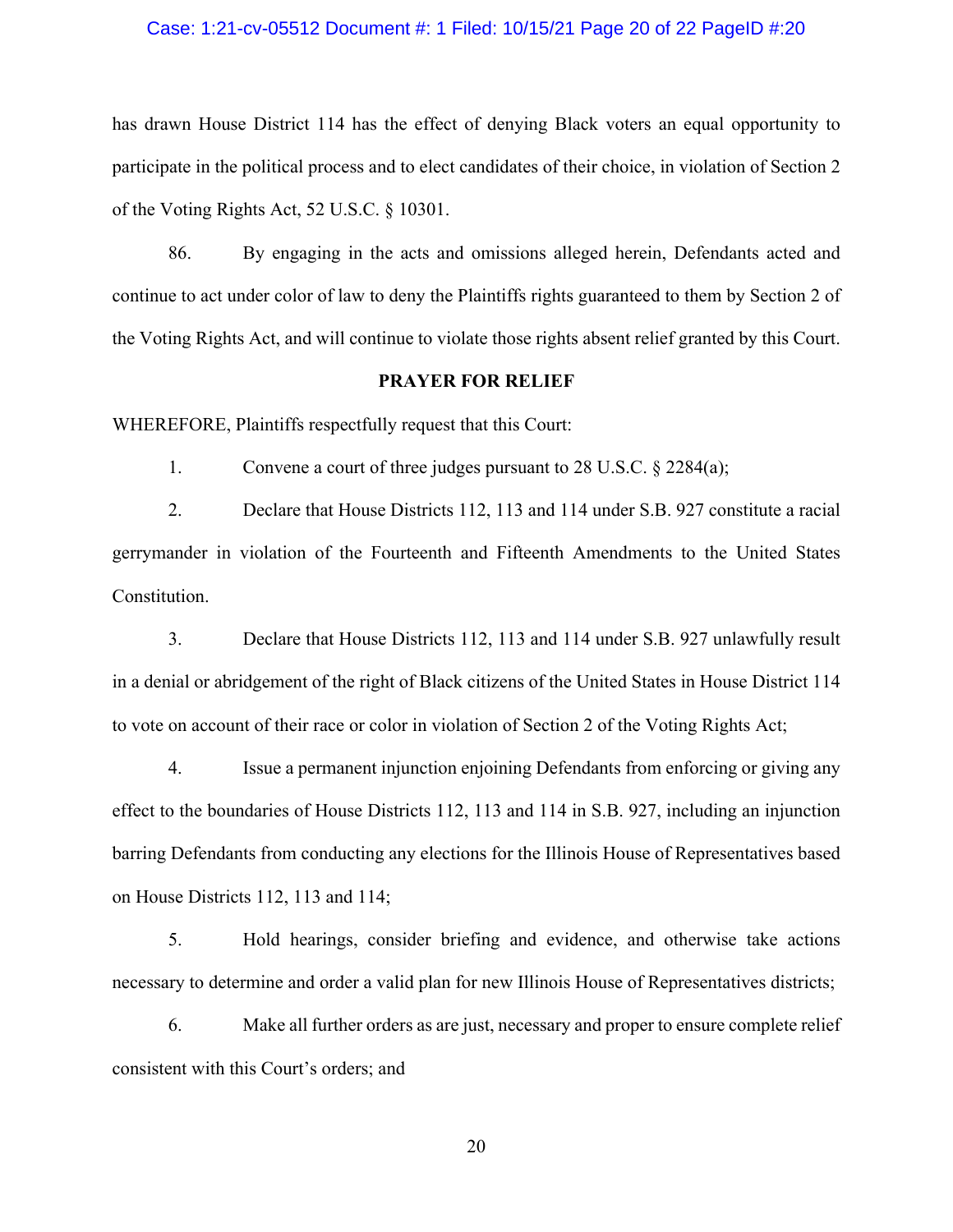Case: 1:21-cv-05512 Document #: 1 Filed: 10/15/21 Page 21 of 22 PageID #:21

7. Grant such other or further relief as the Court deems to be appropriate, including but not limited to an award of Plaintiffs' attorneys' fees, expense and reasonable costs, as authorized by 42 U.S.C. § 1988 and 52 U.S.C. § 10310(e).

Respectfully submitted, this 15<sup>th</sup> day of October 2021.

By: */s/ Aneel L. Chablani* Aneel L. Chablani (No. 6242658) Ami Gandhi (No. 6282924) Clifford Helm (No. 6319229) CHICAGO LAWYERS' COMMITTEE FOR CIVIL RIGHTS 100 N. LaSalle St., Ste. 600 Chicago, IL 60602 Telephone: (312) 630-9744 Facsimile: (312) 630-1127 E-mail: achablani@clccrul.org E-mail: agandhi@clccrul.org E-mail: chelm@clccrul.org

> Jon M. Greenbaum *(application pending)* Ezra D. Rosenberg *(application pending)* James T. Tucker *(application to be filed)* Ryan R.T. Snow *(application pending)* LAWYERS' COMMITTEE FOR CIVIL RIGHTS UNDER LAW 1500 K Street, N.W. Suite 900 Washington, D.C. 20005 Telephone: (202) 662-8600 Facsimile: (202) 783-0857 E-mail: jgreenbaum@lawyerscommittee.org E-mail: erosenberg@lawyerscommittee.org E-mail: jtucker@lawyersommittee.org E-mail: rsnow@lawyerscommittee.org

Joseph M. Drayton *(application to be filed)* Russell Capone *(application to be filed)* Elizabeth Wright *(application to be filed)* Anne Bigler *(application to be filed)* Joyce Rodriguez-Luna *(application to be filed)* COOLEY LLP 444 W Lake Street, Suite 1700 Chicago, IL 60606